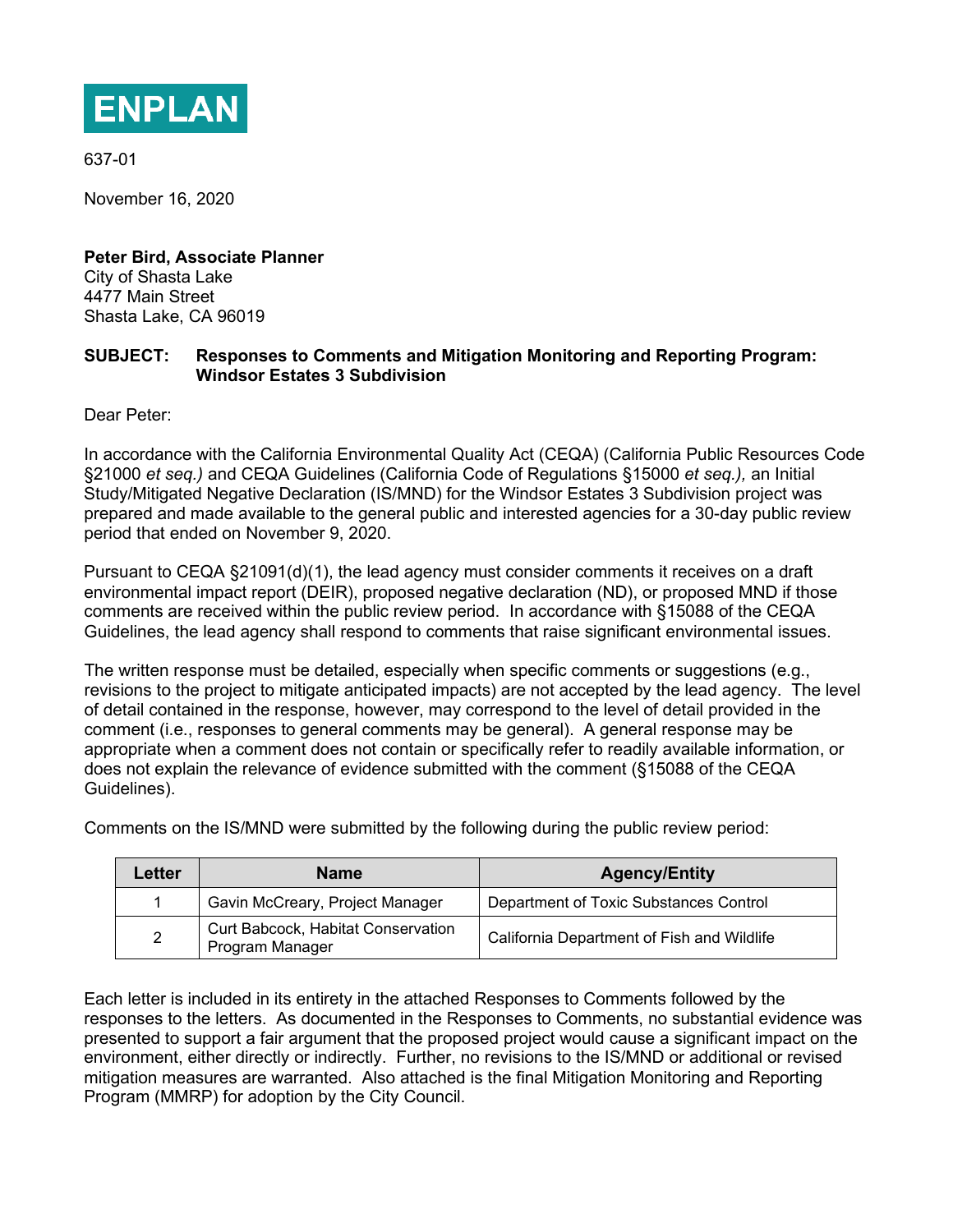Peter Bird November 16, 2020 Page 2

Please feel free to contact me at 530.221.0440, ext. 7112, or [cthompson@enplan.com](mailto:cthompson@enplan.com) if you have any questions or require additional information.

Sincerely,

Mongou Id Car

**Carla L. Thompson, AICP** Senior Environmental Planner

Enclosures:

- Public Comment Letters and Responses
- Mitigation Monitoring and Reporting Program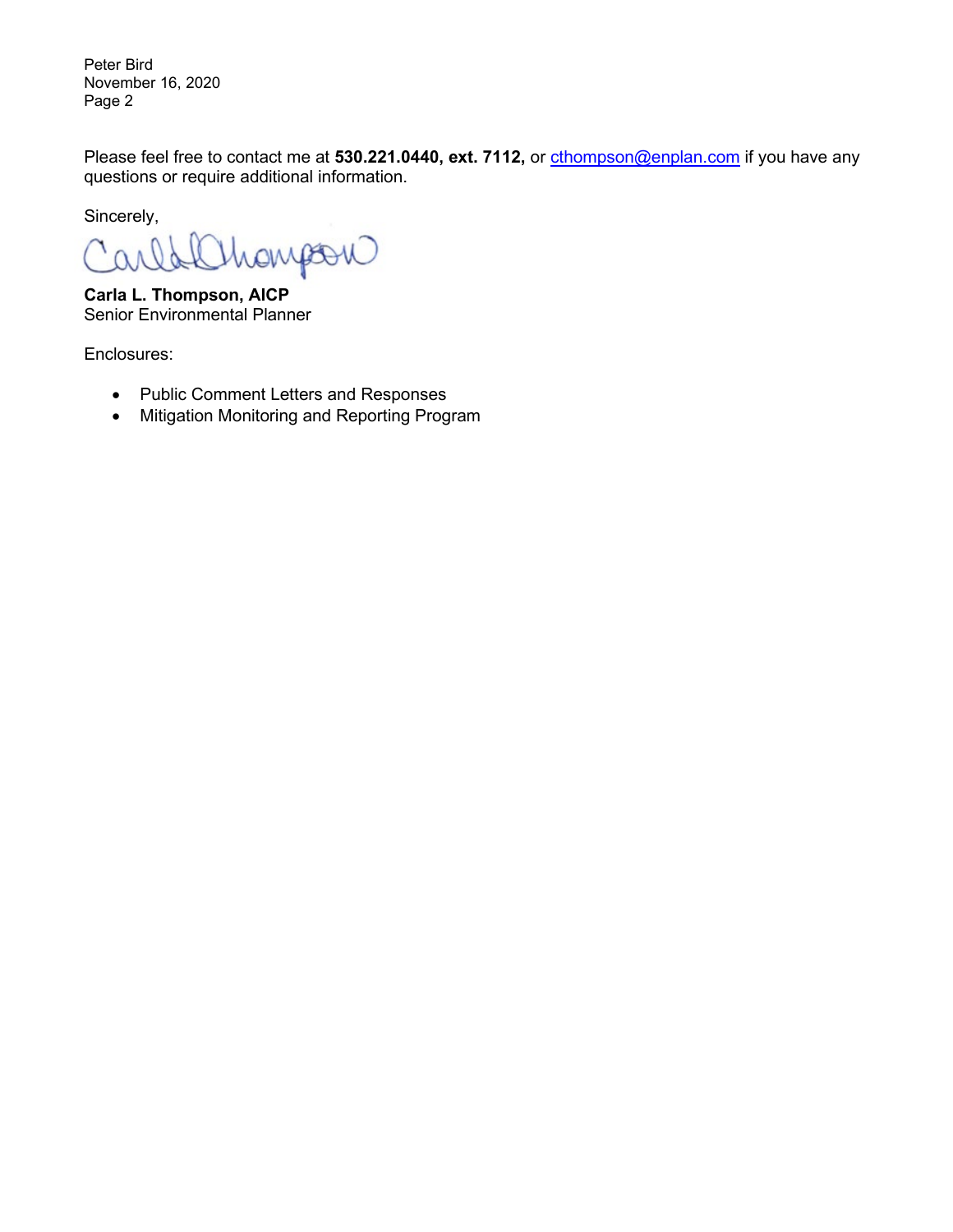# **RESPONSES TO COMMENTS**

**INITIAL STUDY/MITIGATED NEGATIVE DECLARATION** 

# **CITY OF SHASTA LAKE**

## **WINDSOR ESTATES 3 SUBDIVISION GENERAL PLAN AMENDMENT, REZONE, AND TENTATIVE MAP**

**LEAD AGENCY:** 



**City of Shasta Lake** P.O. Box 777 Shasta Lake, CA **530.275.7400**

**PREPARED BY:** 



3179 Bechelli Lane, Suite 100 Redding, CA 96002 **530.221.0440** 

November 2020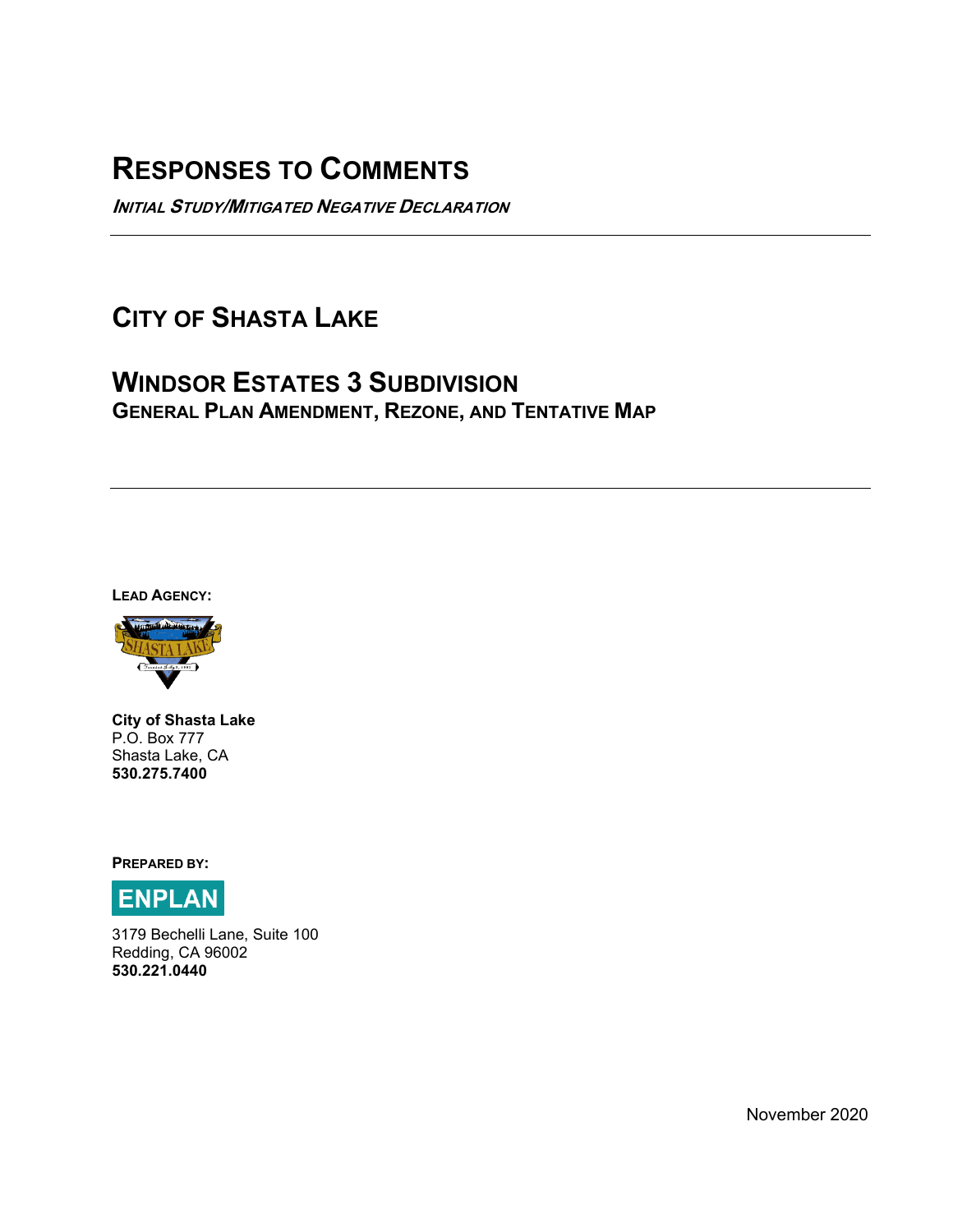**Jared Blumenfeld** Secretary for **Environmental Protection** 

Meredith Williams, Ph.D. **Director** 8800 Cal Center Drive Sacramento, California 95826-3200

Department of Toxic Substances Control

October 12, 2020

Mr. Peter Bird City of Shasta Lake 4477 Main Street Shasta Lake, CA 96019 PBird@cityofshastalake.org

### MITIGATED NEGATIVE DECLARATION FOR WINDSOR ESTATES 3 – DATED SEPTEMBER 2020 (STATE CLEARINGHOUSE NUMBER: 2020100176)

Mr. Bird:

The Department of Toxic Substances Control (DTSC) received a Mitigated Negative Declaration (MND) for Windsor Estates 3 (Project). The Lead Agency is receiving this notice from DTSC because the Project includes one or more of the following: groundbreaking activities, work in close proximity to a roadway, work in close proximity to mining or suspected mining or former mining activities, presence of site buildings that may require demolition or modifications, importation of backfill soil, and/or work on or in close proximity to an agricultural or former agricultural site.

DTSC recommends that the following issues be evaluated in the MND. Hazards and Hazardous Materials section:

- 1. The MND should acknowledge the potential for historic or future activities on or near the project site to result in the release of hazardous wastes/substances on the project site. In instances in which releases have occurred or may occur, further studies should be carried out to delineate the nature and extent of the contamination, and the potential threat to public health and/or the environment should be evaluated. The MND should also identify the mechanism(s) to initiate any required investigation and/or remediation and the government agency who will be responsible for providing appropriate regulatory oversight.
- 2. Refiners in the United States started adding lead compounds to gasoline in the 1920s in order to boost octane levels and improve engine performance. This practice did not officially end until 1992 when lead was banned as a fuel additive in California. Tailpipe emissions from automobiles using leaded gasoline contained lead and resulted in aerially deposited lead (ADL) being deposited in and along roadways throughout the state. ADL-contaminated soils still exist

**1-1**

**1-2**

**1-3**

**Gavin Newsom** 

Governor





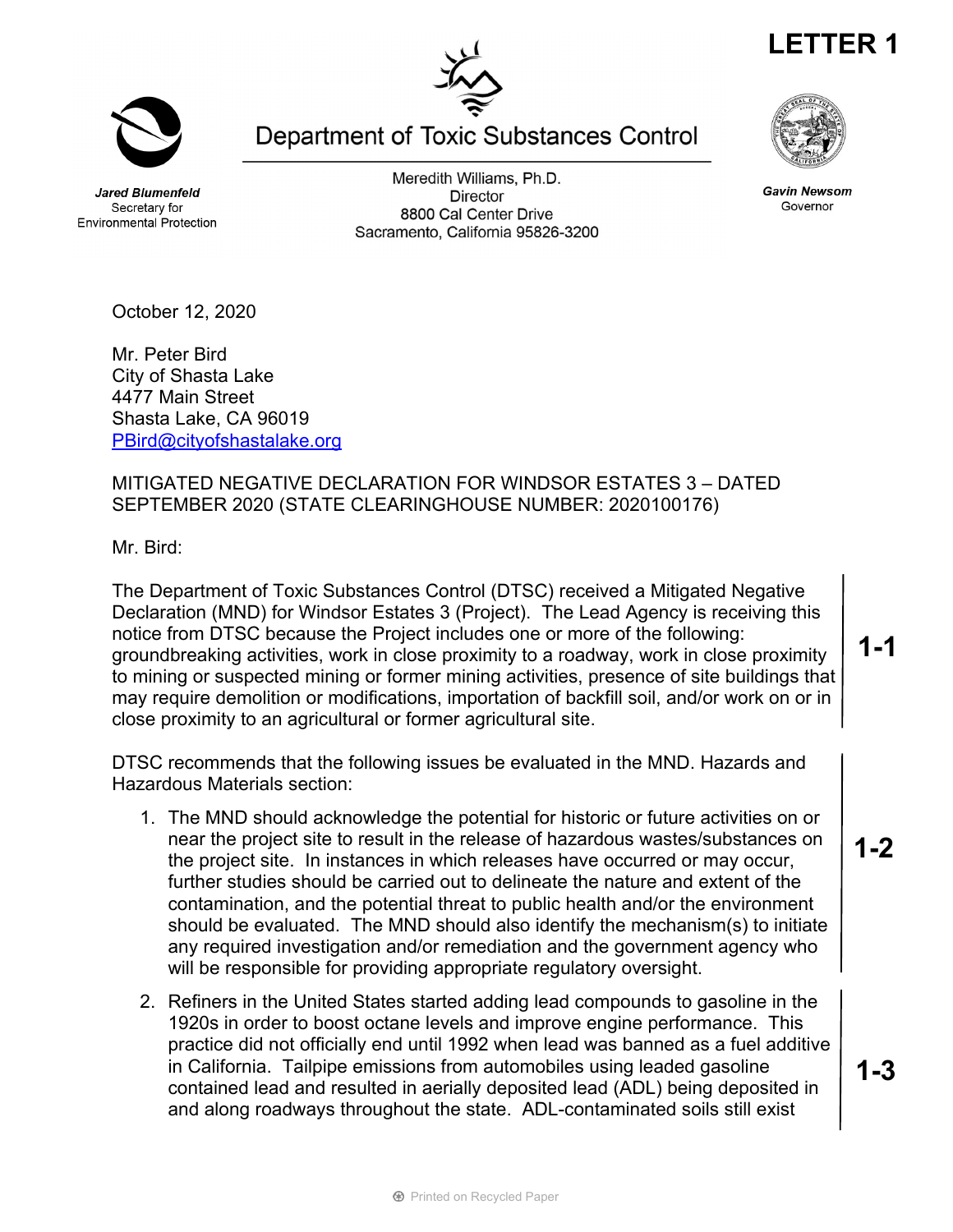along roadsides and medians and can also be found underneath some existing road surfaces due to past construction activities. Due to the potential for ADL-contaminated soil DTSC, recommends collecting soil samples for lead analysis prior to performing any intrusive activities for the project described in the MND.

- 3. If any sites within the project area or sites located within the vicinity of the project have been used or are suspected of having been used for mining activities, proper investigation for mine waste should be discussed in the MND. DTSC recommends that any project sites with current and/or former mining operations onsite or in the project site area should be evaluated for mine waste according to DTSC's 1998 Abandoned Mine Land Mines Preliminary Assessment Handbook (https://dtsc.ca.gov/wp-content/uploads/sites/31/2018/11/aml\_handbook.pdf).
- 4. If buildings or other structures are to be demolished on any project sites included in the proposed project, surveys should be conducted for the presence of lead-based paints or products, mercury, asbestos containing materials, and polychlorinated biphenyl caulk. Removal, demolition and disposal of any of the above-mentioned chemicals should be conducted in compliance with California environmental regulations and policies. In addition, sampling near current and/or former buildings should be conducted in accordance with DTSC's 2006 *Interim Guidance Evaluation of School Sites with Potential Contamination from Lead Based Paint, Termiticides, and Electrical Transformers* (https://dtsc.ca.gov/wpcontent/uploads/sites/31/2018/09/Guidance\_Lead\_ Contamination\_050118.pdf).
- 5. If any projects initiated as part of the proposed project require the importation of soil to backfill any excavated areas, proper sampling should be conducted to ensure that the imported soil is free of contamination. DTSC recommends the imported materials be characterized according to *DTSC's 2001 Information Advisory Clean Imported Fill Material* (https://dtsc.ca.gov/wpcontent/uploads/sites/31/2018/09/SMP\_FS\_Cleanfill-Schools.pdf).
- 6. If any sites included as part of the proposed project have been used for agricultural, weed abatement or related activities, proper investigation for organochlorinated pesticides should be discussed in the MND. DTSC recommends the current and former agricultural lands be evaluated in accordance with DTSC's 2008 *Interim Guidance for Sampling Agricultural Properties (Third Revision)* (https://dtsc.ca.gov/wpcontent/uploads/sites/31/2018/09/Ag-Guidance-Rev-3-August-7-2008-2.pdf).

DTSC appreciates the opportunity to comment on the MND. Should you need any assistance with an environmental investigation, please submit a request for Lead Agency Oversight Application, which can be found at: https://dtsc.ca.gov/wpcontent/uploads/sites/31/2018/09/VCP\_App-1460.doc. Additional information regarding voluntary agreements with DTSC can be found at: https://dtsc.ca.gov/brownfields/.

**1-3 Cont.**

**1-4**

**1-5**



**1-7**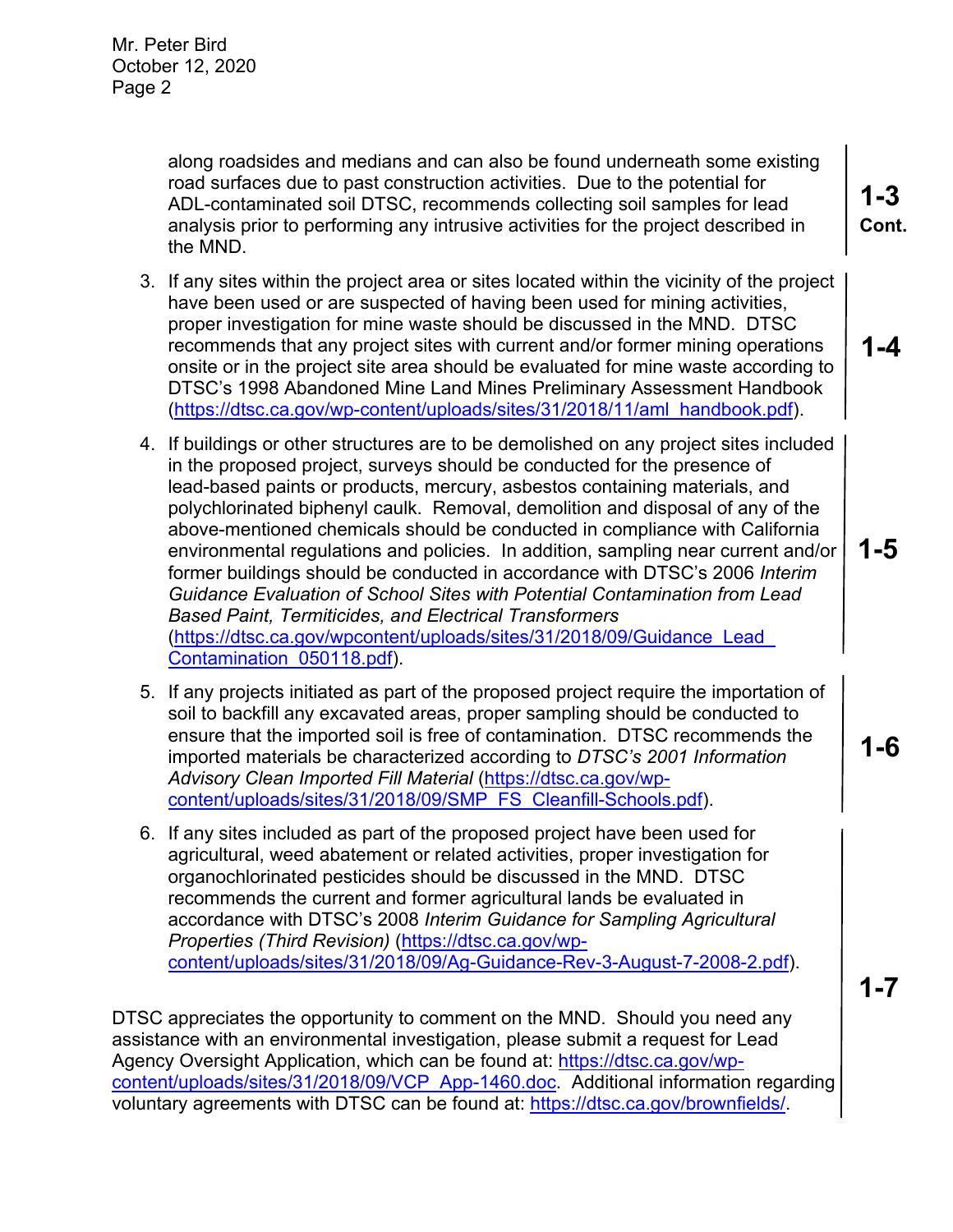Mr. Peter Bird October 12, 2020 Page 3

If you have any questions, please contact me at (916) 255-3710 or via email at Gavin.McCreary@dtsc.ca.gov.

Sincerely,

Janin Malanny

Gavin McCreary Project Manager Site Evaluation and Remediation Unit Site Mitigation and Restoration Program Department of Toxic Substances Control

cc: (via email)

 Governor's Office of Planning and Research State Clearinghouse State.Clearinghouse@opr.ca.gov

Mr. Dave Kereazis Office of Planning & Environmental Analysis Department of Toxic Substances Control Dave.Kereazis@dtsc.ca.gov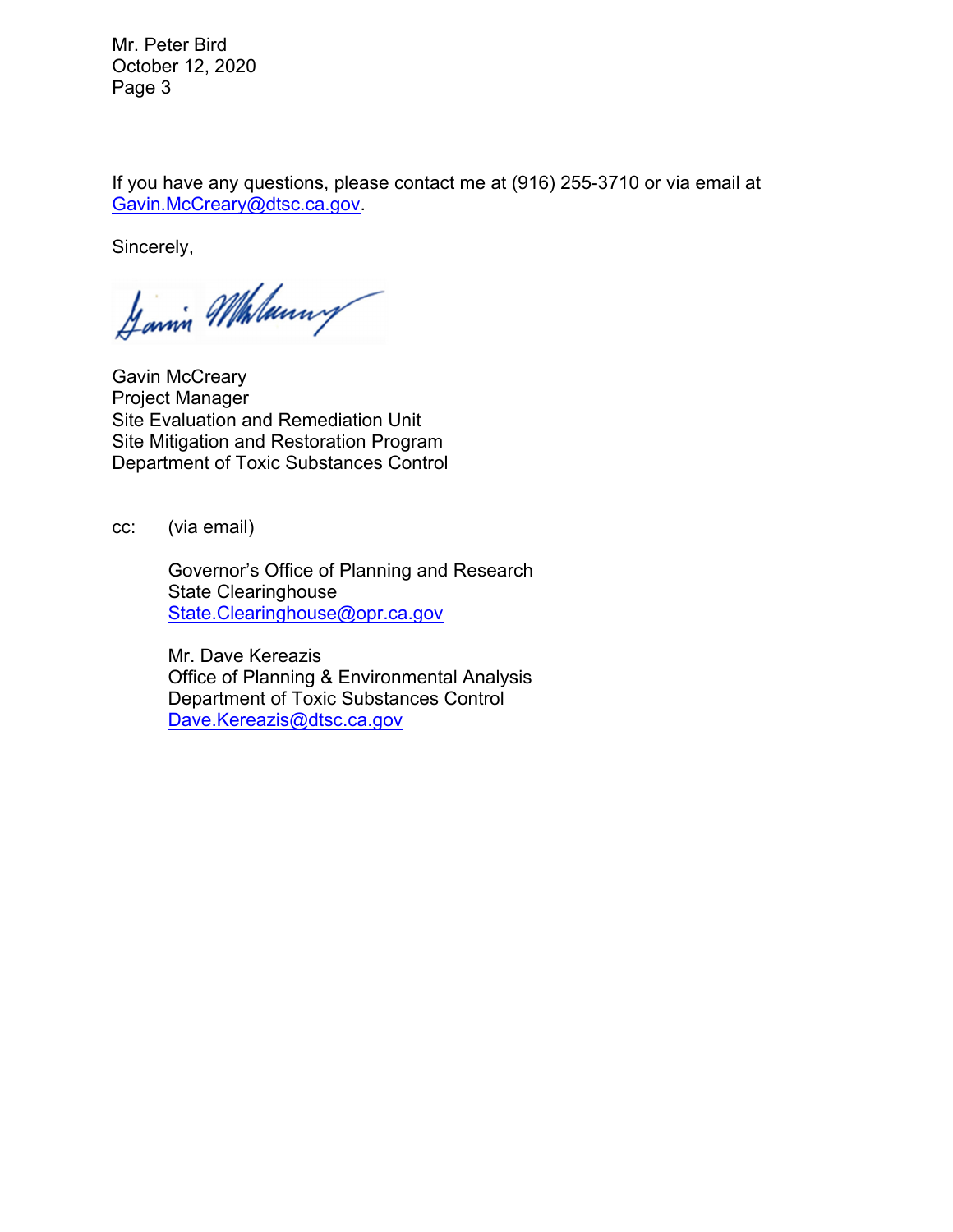## **LETTER 1 RESPONSES**

**Comment 1-1:** The Commenter provides an overview of topics addressed in the comment letter.

#### **Response 1-1:** Comment noted.

**Comment 1-2:** The Commenter states that the IS/MND should acknowledge historic or future activities on or near the site that could result in the release of hazardous wastes/ substances on the project site. If such releases have or may occur, studies should be completed to identify the nature/ extent of the contamination and potential effects. The Commenter states that the IS/MND should identify the mechanism for initiating any required investigation and the agency that would be responsible for regulatory oversight.

- **Response 1-2:** As stated in Section 4.9 of the IS/MND (Hazards and Hazardous Materials) under Question D (page 85), the following databases were reviewed to identify hazardous waste/substances clean-up sites in proximity to the proposed project.
	- Department of Toxic Substances Control (DTSC) EnviroStor database.
	- State Water Resources Control Board (SWRCB) GeoTracker Database.
	- Solid waste disposal sites identified by SWRCB with waste constituents above hazardous waste levels outside the waste management unit.
	- Cease and Desist Orders and Clean-Up and Abatement Orders from the SWRCB.

As documented in the IS/MND, DTSC records identify the nearest clean-up site as Valley Plating on El Cajon Avenue, approximately 0.75 miles northwest of the project site. SWRCB records identify the nearest clean-up site as Flying J on Shasta Dam Boulevard, approximately 1.2 miles northeast of the project site. Due to these distances, there is no potential that these clean-up sites would have resulted in contamination of the project site. Further, with the exception of overhead powerlines, dirt roads, and drainage improvements, there is no record or evidence of past improvements or activities in the area that could have resulted in the release of hazardous wastes/substances on the project site.

As stated on page 84 of the IS/MND under Questions A and B, hazardous substances stored and used at the residences would be limited to cleaning supplies, gasoline for landscaping equipment, fertilizers, pesticides, etc. There is nothing unique about the proposed project that would result in an increased risk of release of hazardous substances compared to other single-family residential subdivisions. Therefore, no additional analysis or revisions to the IS/MND are necessary.

- **Comment 1-3:** The Commenter states that historical use of leaded gasoline in automobiles resulted in aerially deposited lead (ADL) in and along roadways throughout the State. Due to the potential for ADL-contaminated soil, DTSC recommends that soils on the project site be tested for ADLs prior to completing intrusive activities on the site.
- **Response 1-3:** In the early 1970s, the U.S. Environmental Protection Agency established national regulations to gradually reduce the lead content in gasoline. In addition, in 1976, the California Air Resources Board (CARB) adopted regulations that led to a phase-out of lead in gasoline<sup>1</sup>. As of January 1, 1992, California banned the use of leaded gasoline in motor vehicles (California Code of Regulations §2253.4 *et seq.*).

The section of Pine Grove Avenue between Cascade Boulevard and Ashby Road, including the section that fronts the project site, was constructed in the late 1990s and was opened as a public road in 1999. Therefore, there is no likelihood of ADL in the

<span id="page-6-0"></span><sup>1</sup> California Air Resources Board. 2020. Lead and Health (Website). [https://ww2.arb.ca.gov/resources/lead-and-health.](https://ww2.arb.ca.gov/resources/lead-and-health)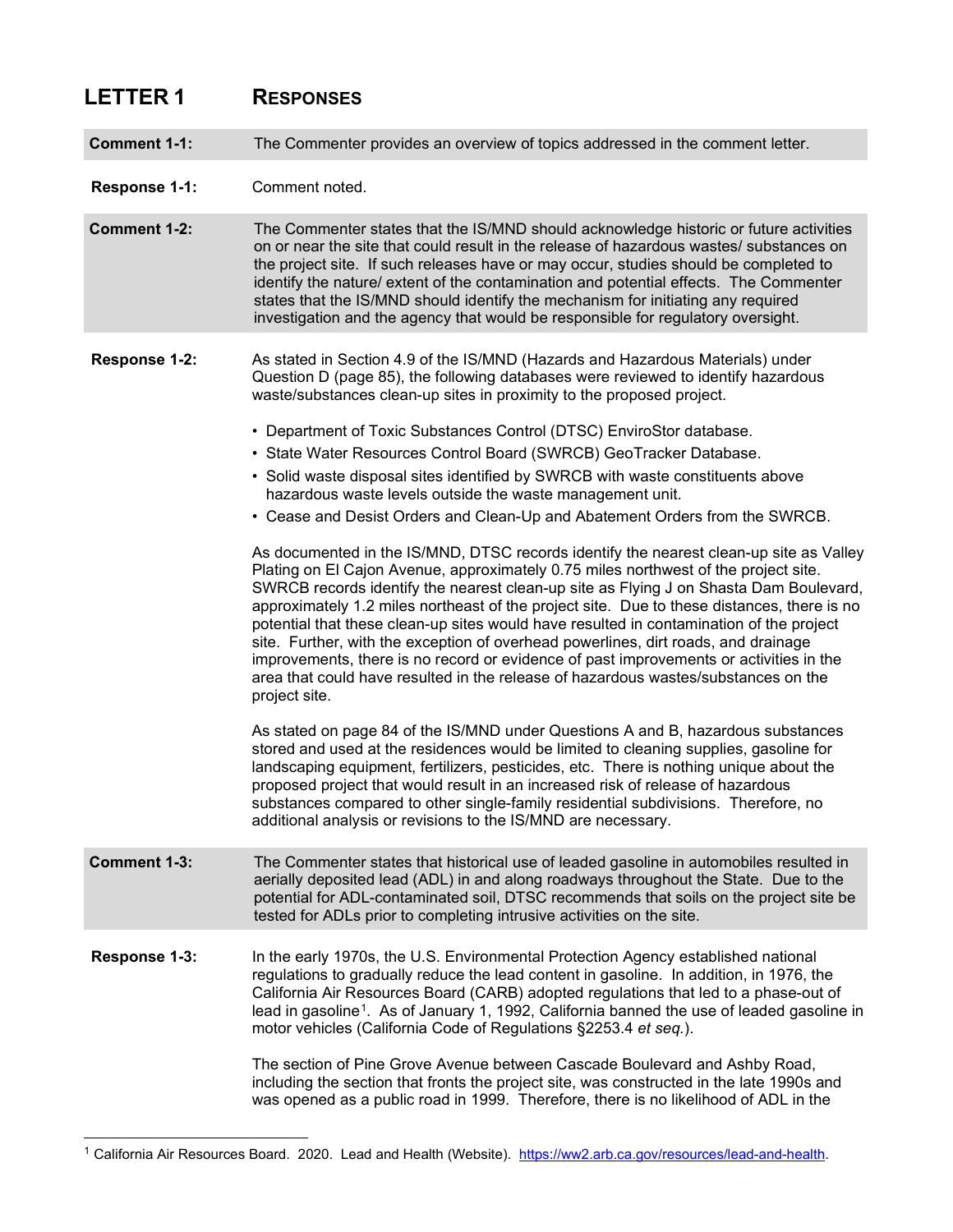|                     | project area as a result of leaded gasoline. No further analysis or revisions to the<br>IS/MND are warranted.                                                                                                                                                                                                                                                                                                                                                                                                         |
|---------------------|-----------------------------------------------------------------------------------------------------------------------------------------------------------------------------------------------------------------------------------------------------------------------------------------------------------------------------------------------------------------------------------------------------------------------------------------------------------------------------------------------------------------------|
| <b>Comment 1-4:</b> | The Commenter states that if any sites in the project area have been used or are<br>suspected of having been used for mining activities, investigations for mine waste<br>should be addressed in the IS/MND.                                                                                                                                                                                                                                                                                                          |
| Response 1-4:       | As documented in Section 4.5 (Cultural Resources) of the IS/MND, the project area has<br>been extensively surveyed over the years to identify potential historic resources.<br>Because evidence of past mining activities could be considered a historic resource, such<br>evidence would be noted in cultural resources surveys, including those identified on<br>pages 57 and 58 of the IS/MND.                                                                                                                     |
|                     | The Cultural Resources Inventory Report prepared by ENPLAN in 2019 for the City's<br>Force Main Improvement project (confidential document on file at the Northeast<br>Information Center, CSU, Chico), documents the results of prior surveys conducted within<br>a half-mile radius of the project site. In 2007, a mining tailings pile and a prospecting pit<br>were identified ±0.25 miles from the project site.                                                                                                |
|                     | As documented in the IS/MND (page 58), an ENPLAN archaeologist conducted a field<br>survey of the project site on December 30, 2019. Although contemporary garbage and<br>check dams were present on the site, no evidence of past mining activity in proximity to<br>the project site was identified. Therefore, no further analysis or revisions to the IS/MND<br>are warranted.                                                                                                                                    |
| Comment 1-5:        | The Commenter states that if buildings or other structures are to be demolished,<br>surveys should be conducted for the presence of lead-based paints or products,<br>mercury, asbestos containing materials, and polychlorinated biphenyl caulk.                                                                                                                                                                                                                                                                     |
| Response 1-5:       | There are no buildings or structures on the project site that would be demolished.<br>Therefore, no additional response or revisions to the IS/MND are necessary.                                                                                                                                                                                                                                                                                                                                                     |
| Comment 1-6:        | The Commenter states that any imported soil should undergo sampling to ensure that<br>the soil is free of contamination.                                                                                                                                                                                                                                                                                                                                                                                              |
| Response 1-6:       | As documented in Section 4.7 of the IS/MND (Geology and Soils) and required by MM<br>4.7.2, the project must comply with the recommendations included in the Geotechnical<br>Investigation Report (Appendix D of the IS/MND). The Geotechnical Report requires that<br>all imported soil and/or soil-aggregate mixtures used for engineered fill "be sampled,<br>tested and approved by the project Geotechnical Engineer prior to being transported to<br>the site" (page 14 of the Geotechnical Report).            |
|                     | As required by MM 4.7.2, this requirement must be noted on the improvement plans and<br>in applicable project plans and specifications, and applicable plans and specifications<br>must be reviewed by a California registered geotechnical engineer, certified engineering<br>geologist, or other qualified professional approved by the City Engineer to ensure that all<br>recommendations in the Geotechnical Report are implemented. Therefore, no further<br>analysis or revisions to the IS/MND are necessary. |
| Comment 1-7:        | The Commenter states that if the project area has been used for agricultural, weed<br>abatement, or related activities, investigation for organochlorinated pesticides should<br>be addressed in the MND.                                                                                                                                                                                                                                                                                                             |
| Response 1-7:       | A review of available historic aerial imagery does not show any evidence that the project<br>area has been used for agricultural or other activities over the past 27 years. No<br>evidence has been presented to indicate that organochlorinated pesticides have been<br>used in the project area. No further analysis or revisions to the IS/MND are warranted.                                                                                                                                                     |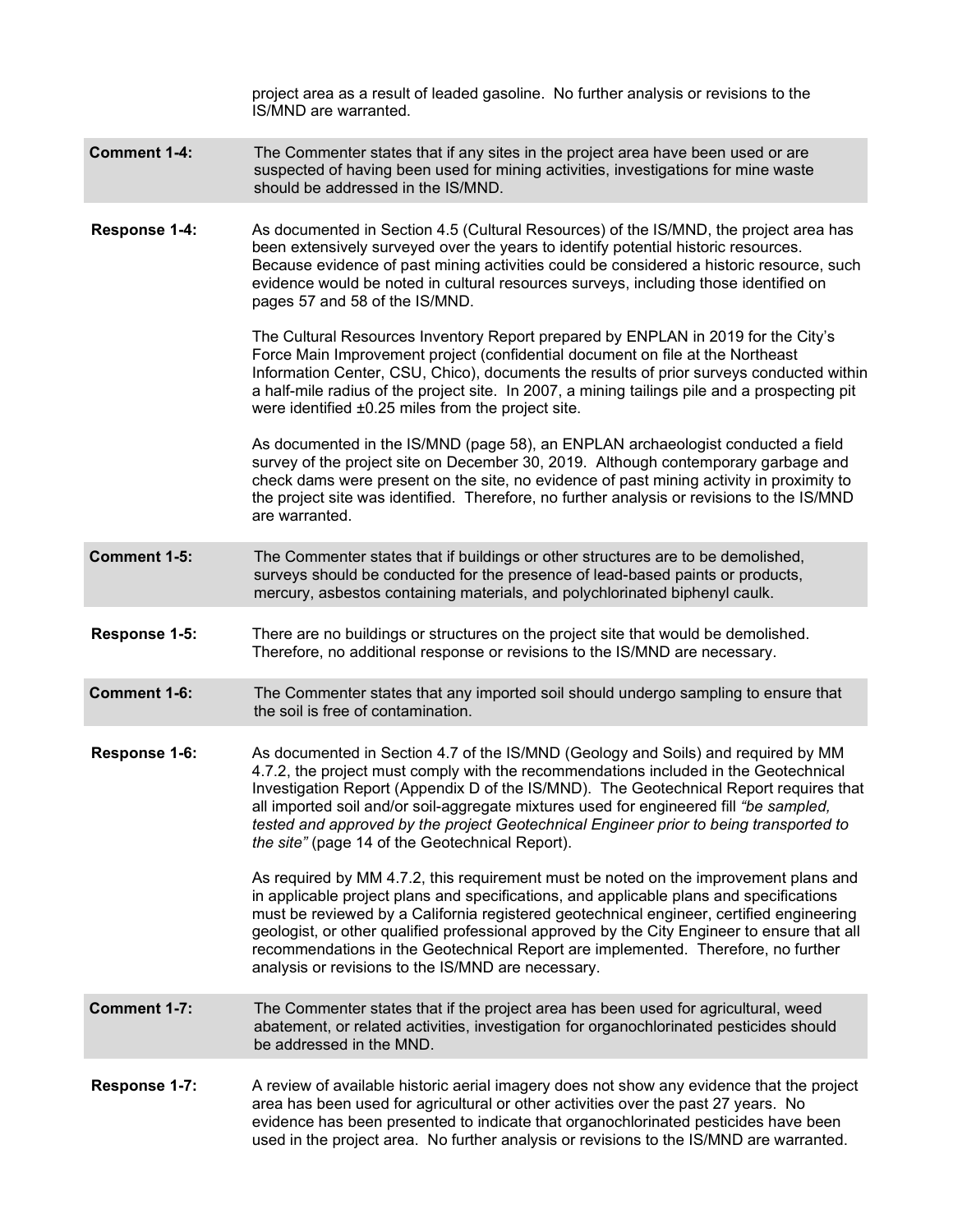**ALIFORNIA** 

State of California – Natural Resources Agency GAVIN NEWSOM, Governor DEPARTMENT OF FISH AND WILDLIFE **CHARLTON H. BONHAM, Director** Northern Region 601 Locust Street Redding, CA 96001 www.wildlife.ca.gov



**LETTER 2**

November 6, 2020

Peter Bird, Associate Planner City of Shasta Lake P.O. Box 777 Shasta Lake, CA 96019

### Subject: Review of the Mitigated Negative Declaration for Windsor Estates 3 Subdivision, General Plan Amendment, Rezone, and Tentative Map, State Clearinghouse Number 2020100176, City of Shasta Lake, Shasta County

Dear Peter Bird:

The California Department of Fish and Wildlife (Department) has reviewed the Mitigated Negative Declaration (MND) dated September 2020, for the above-referenced project (Project). As a trustee for the State's fish and wildlife resources, the Department has jurisdiction over the conservation, protection, and management of fish, wildlife, native plants, and their habitat. As a responsible agency, the Department administers the California Endangered Species Act (CESA) and other provisions of the Fish and Game Code that conserve the State's fish and wildlife public trust resources. The Department offers the following comments and recommendations on this Project in our role as a trustee and responsible agency pursuant to the California Environmental Quality Act, California Public Resources Code section 21000 et seq. The Department commented formally on this Project January 3, 2020, during the early consultation period. The Department appreciates the incorporation of our comments into the MND.

### Project Description

The Project as proposed includes "a Tentative Subdivision Map that would subdivide  $\pm 35$  net acres into 80 lots. The project also includes a General Plan Amendment for a portion of the property from Light Industrial (IL) to Suburban Residential (SR) and a rezone from Unclassified (U) and Single-Family Residential-12,000 square-foot minimum lot size (R-1-B-12) to Planned Development. Main access to the subdivision would be from Pine Grove Avenue. Chaucer Way in the northern end of Phase 2 of the Windsor Estates Subdivision would be extended to Pine Grove Avenue." The Project is located within the City of Shasta Lake on the south side of Pine Grove Avenue, west of Cascade Boulevard and east of Ashby Road.

### Comments and Recommendations

The Department has the following recommendations and comments as they pertain to biological resources:

#### Redding checkerbloom (Sidalcea celata)

During the early consultation period of this Project, the Department, ENPLAN, and the City of Shasta Lake exchanged emails regarding the rare plant rank of this species in response to the incorrect use of the Native Plant Protection Act (NPPA) by Gallaway Enterprises in the

Conserving California's Wildlife Since 1870

**2-1**

**2-2**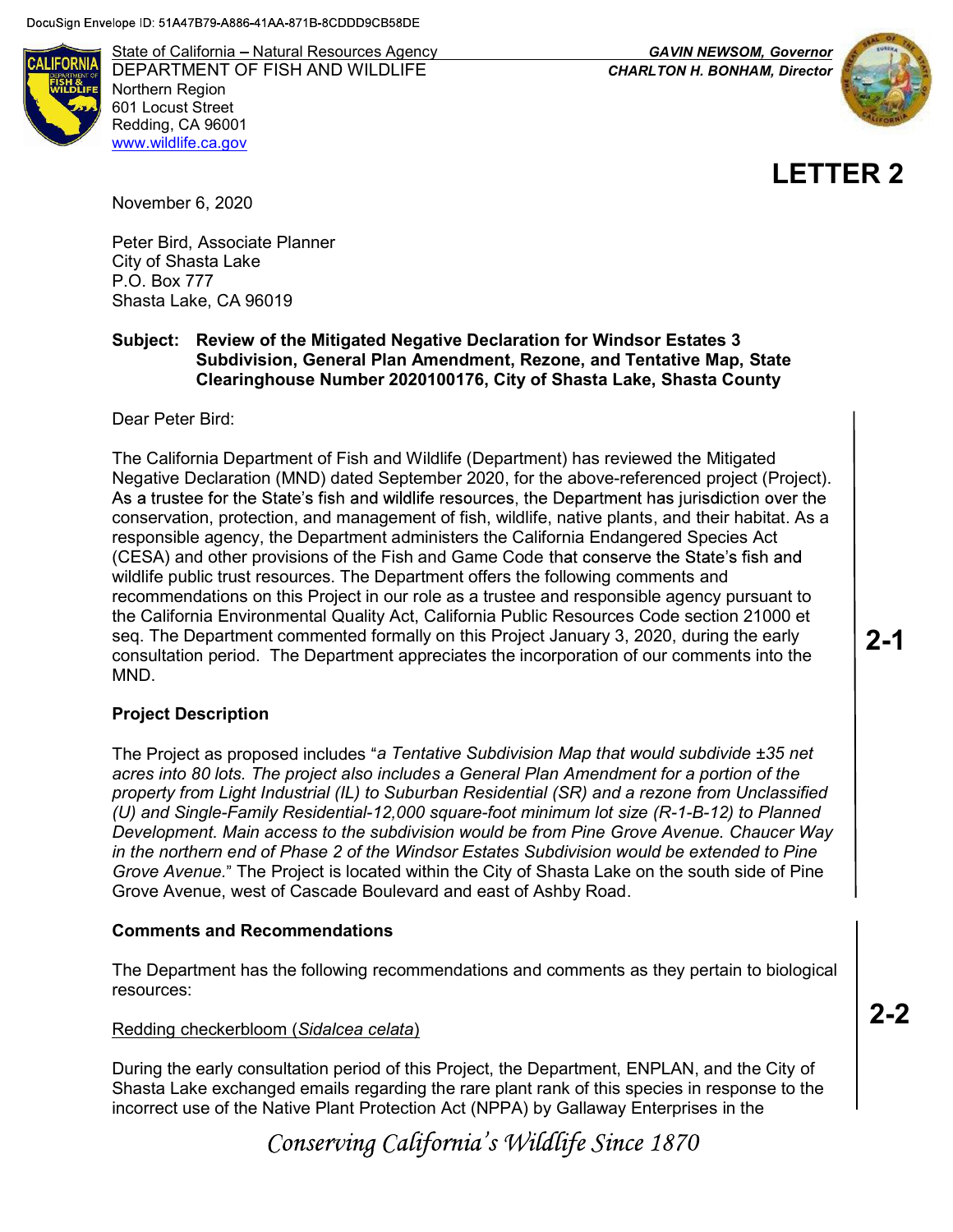Peter Bird, Associate Planner November 6, 2020 Page 2

Biological Resource Assessment (BRA) dated May 2018. In the BRA, Gallaway recommended one of the mitigation measures be to notify the Department 10 days prior to affecting Redding checkerbloom to allow us to salvage the species. The 10-day notification process is taken from the NPPA and only applies to the 64 state-listed rare plants, which does not include Redding checkerbloom. The only protections afforded to this species comes from the CEQA process i.e. avoid, minimize, or mitigate impacts.

Redding checkerbloom is listed as a Rare Plant Rank 3 by the California Native Plant Society (CNPS), which as stated in the MND means CNPS lacks the necessary information to assign these plants to one of the other ranks or reject them. Most Rank 3 species do have taxonomic issues, but not all. In their 2012 status review of Redding checkerbloom, CNPS ranked the species as a 3 not because of taxonomic issues but instead because of the uncertainty about its distribution<sup>1</sup>.

Many Rank 3 plants meet the definitions of CESA and are eligible for state listing. As stated in the MND, ENPLAN did consult with the Department and we did not have any additional information to add to what was already publicly available. Currently, there are 17 occurrences of this species listed in the Consortium of California Herbaria (ucjeps.berkeley.edu/consortium). The CNDDB QuickView finder lists the species on 15 quadrangles. If Redding checkerbloom was abundant and widespread, the Department would expect to see observations in citizen science apps such as iNaturalist, and we have not.

The conservation of special status native plants and their habitats, as well as sensitive natural communities, is integral to maintaining biological diversity. The Department recommends the Lead Agency consider Redding checkerbloom a rare species based on the low number of occurrences and mitigate accordingly through avoidance, minimization, or mitigation of the impacts. Mitigation measures could include the following:

- 1. Redesigning the portion of the Project impacting Redding checkerbloom.
- 2. Project Applicant would collect seeds from at least 50 plants along maternal lines (one paper or cloth bag per plant) and arrange for them to be accepted for germination testing and long term conservation storage at a reputable conservation seed bank such as California Botanic Garden (formerly Rancho Santa Ana Botanic Garden) or Santa Barbara Botanic Garden.
- 3. Project Applicant would purchase and place a conservation easement over a parcel of land that has this species present onsite. Prior to purchase, the Project Applicant should coordinate with the Department.

### Oak Woodland Habitat

On page 55 of the MND, it states, "CDFW does not consider this oak woodland a sensitive natural community..." The blue oak/gray pine woodland is not specifically listed as sensitive, but the Department does consider oak woodland to be an extremely vital ecosystem. In Shasta County, oak woodlands continue to be removed without any effective mitigation measures, resulting in a continuous regional loss of oak woodlands. Oak woodlands are important to a wide range of wildlife species and have higher levels of biodiversity than virtually any other terrestrial ecosystem in California. Oak woodlands provide

**2-2 Cont.**

**2-3**

<sup>&</sup>lt;sup>1</sup> California Native Plant Society. May 29, 2012. Rare Plant Status Review: *Sidalcea celata* Proposed New Add to Rank 3, G2G3/S2S3.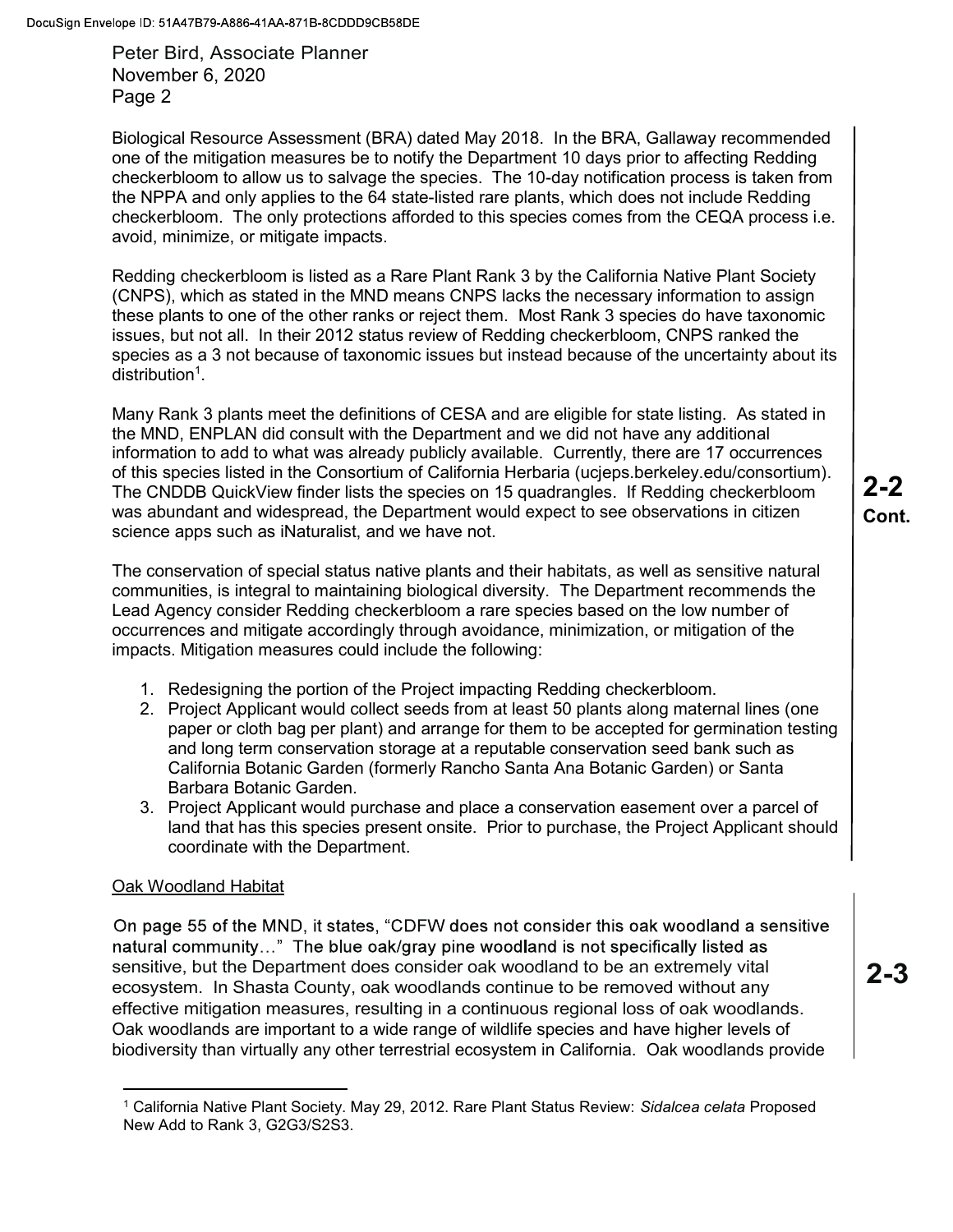Peter Bird, Associate Planner November 6, 2020 Page 3

habitat for nearly half of the 632 terrestrial vertebrates species found in the state. Acorns are a key resource for deer, squirrels, turkeys, jays, quail, and bear. Standing dead trees provide an important habitat resource for raptors, bats, salamanders, and lizards. Coarse woody tree material lying on the ground, particularly large logs, is a very important wildlife habitat element because they retain moisture in a seasonally dry ecosystem.

Mitigation Measure 4.4.3 potentially replaces individual trees but it does not replace the ecological functions and values of the oak woodland proposed for removal. Under that mitigation measures the Project Applicant has the choice to do one or more of the following: (1) plant three fifteen gallon trees for each protected tree removed or (2) plant larger replacement trees to count as two replacement trees; (3) plant replacement trees at an off-site location; and/or (4) pay an in-lieu fee to the City to purchase trees that would be planted on public property. None of these recreate the oak woodland habitat removed by the Project. Oak woodlands are a community that includes the trees, as well as any understory plants, duff, and dead logs that provide ecosystem function and habitat for wildlife. The Department appreciates the oaks are being mitigated; however, we recommend and strongly encourage retaining and working around the existing mature, healthy oaks and the habitat features they provide; conserving existing oak woodland habitat at an appropriate ratio; or reestablishing oak woodland habitat in areas where it has been lost. Under any mitigation scenario that proposes to plant oaks, the Department recommends that replacement oaks come from nursery stock grown from locally sourced acorns, or from acorns gathered locally, preferably from the same watershed in which they were planted.

If you have any questions, please contact Amy Henderson, Senior Environmental Scientist (Specialist), at (530) 598-7194, or by e-mail at Amy. Henderson@wildlife.ca.gov.

Sincerely,

DocuSigned by: 5910E5B980854CF...

Curt Babcock Habitat Conservation Program Manager

ec: Peter Bird, Associate Planner City of Shasta Lake pbird@cityofshastalake.org

> State Clearinghouse State.clearinghouse@opr.ca.gov

Amy Henderson California Department of Fish and Wildlife Amy.Henderson@wildlife.ca.gov

Habitat Conservation Planning Branch CEQACommentLetters@wildlife.ca.gov

**CHRON** 

**2-3 Cont.**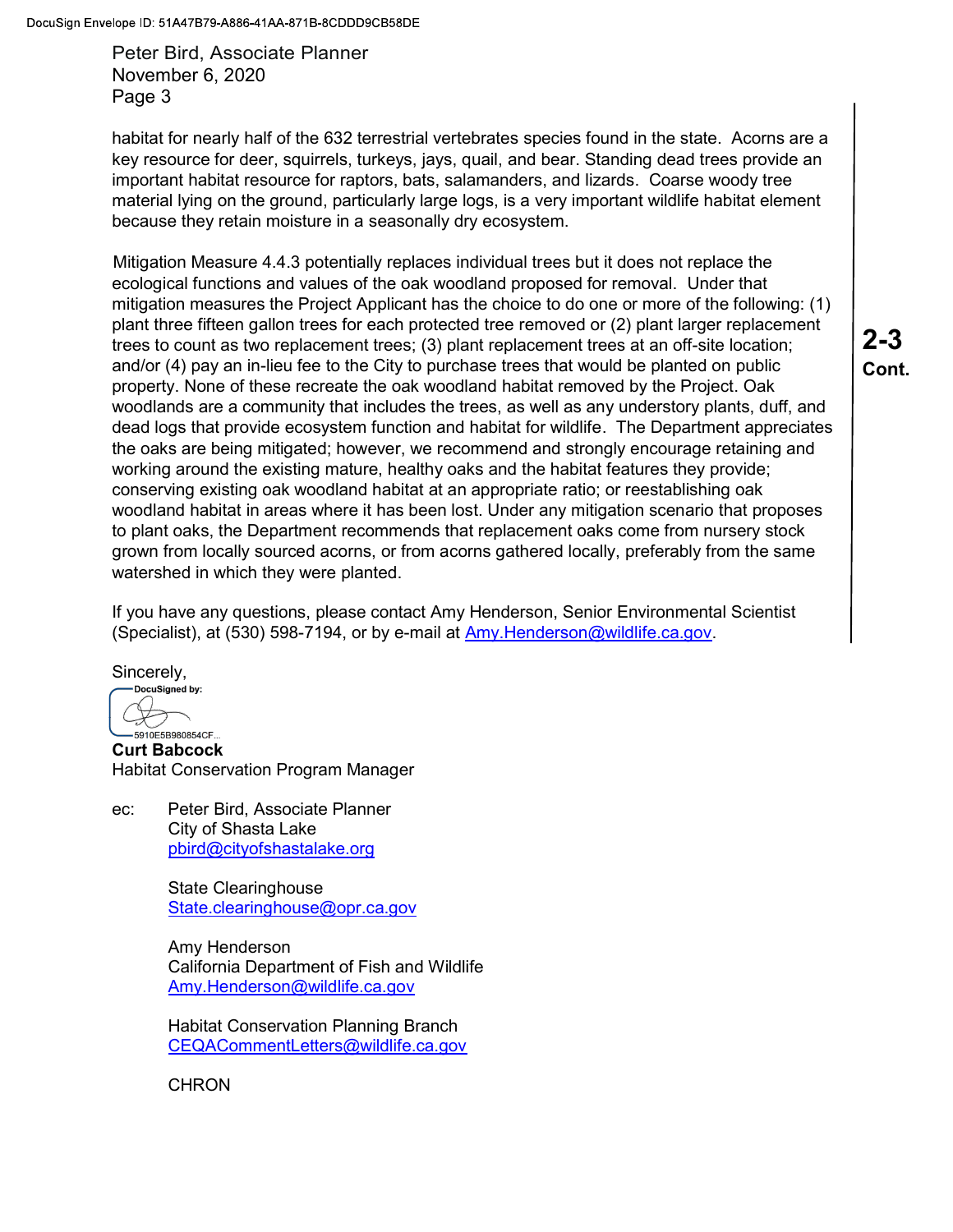## **LETTER 2 RESPONSES**

- **Comment 2-1:** The Commenter states that CDFW is a Trustee Agency and has jurisdiction over the conservation, protection, and management of the State's fish, wildlife, native plants, and their habitat. CDFW is also a Responsible Agency and administers the California Endangered Species Act and other provisions of the Fish and Game Code that conserve the State's fish and wildlife resources. The Commenter confirms his understanding of the proposed project.
- **Response 2-1:** Comment noted.

**Comment 2-2:** The Commenter acknowledges that early consultation on the project included emails between CDFW, the City of Shasta Lake, and ENPLAN regarding Redding checkerbloom. The Commenter states that Redding checkerbloom is listed as a Rare Plant Rank 3 by the California Native Plant Society (CNPS). CNPS lacks the necessary information to assign Rank 3 plants to one of the other ranks or reject them; Redding checkerbloom is identified as a Rank 3 not because of taxonomic issues but because of the uncertainty about its distribution.

> CDFW recommends that the City consider Redding checkerbloom a rare species based on the low number of reported occurrences and mitigate through avoidance, minimization, or mitigation of impacts.

- **Response 2-2:** As stated in the IS/MND, page 47, on June 5, 2020, a Senior Environmental Scientist with CDFW provided written comments in an email stating that CDFW does not have any additional data to confirm that Redding checkerbloom is endangered, rare, or threatened pursuant to CEQA Guidelines §15380. Because no evidence was provided to confirm that that the plant is considered endangered, rare, or threatened as defined by CEQA, no mitigation measures were included. As requested by CDFW during project consultation, a California Native Species Field Survey form was completed by an ENPLAN biologist and submitted to CDFW on June 16, 2020, for posting in the CNDDB. No revisions to the IS/MND or additional mitigation measures are warranted.
- **Comment 2-3:** The Commenter acknowledges that while CDFW does not specifically list blue oak/gray pine woodland as sensitive, the Department does consider oak woodland to be an extremely vital ecosystem that provides habitat for nearly half of the 632 terrestrial vertebrate species found in the state. Standing dead trees and coarse woody tree material lying on the ground, particularly large logs, are important wildlife habitat elements.

The Commenter states that MM 4.4.3 potentially replaces individual trees, but none of the potential options identified in MM 4.4.3 replace the ecological functions and values of the oak woodland that would be removed.

The Commenter recommends retaining and working around the existing mature, healthy oaks; conserving existing oak woodland habitat at an appropriate ratio; or reestablishing oak woodland habitat in areas where it has been lost.

**Response 2-3:** As stated on page 50 of the IS/MND, the Tree Inventory completed by Sharrah Dunlap Sawyer (Appendix C of the IS/MND) identified 164 protected trees (as defined in Chapter 12.36, Tree Conservation, of the Shasta Lake Municipal Code) in the survey area, which includes the development site and steep areas adjacent to the development site. As indicated in the Tree Inventory, 57 protected trees would be retained, which represents almost 35 percent of protected trees in the survey area. As shown in Figure 3.1-1 on page 19 of the IS/MND (Tentative Map Cover Sheet), many of these trees are located in a 9.3-acre area that will remain undeveloped and continue to provide wildlife habitat.